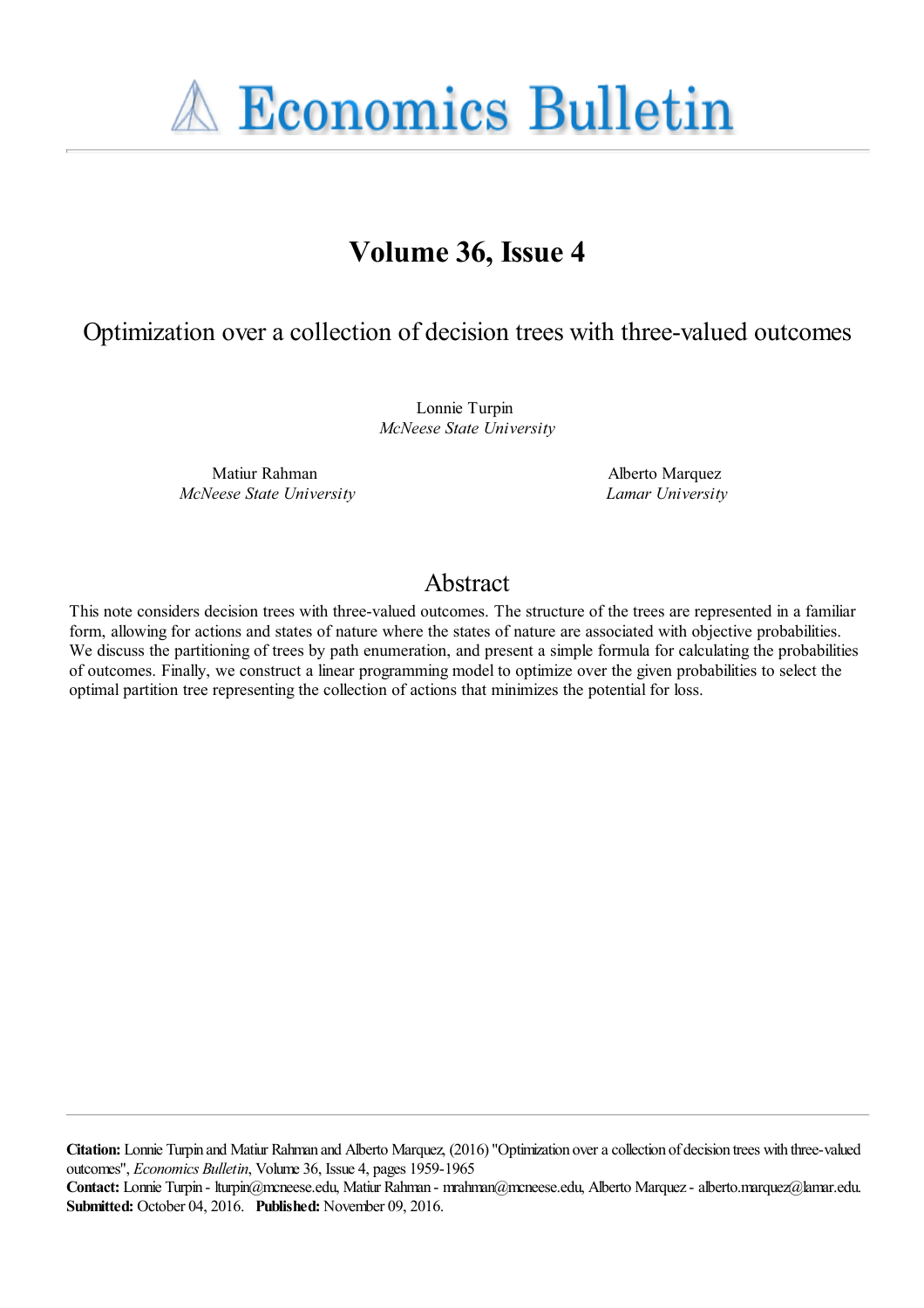#### 1. Introduction

<span id="page-1-2"></span>In the literature, loss aversion refers to the avoidance of outcomes with losses (as in [Kobber](#page-4-0)[ling and Wakker \(2005\)](#page-4-0); [Nygren et al. \(1996\)](#page-4-1); [Tversky and Kahneman \(1992\)](#page-4-2), among others). A decision maker may prefer a lottery with lower expected value and higher variance over a lottery with higher expected value and lower variance but that involves an outcome with a loss in a non-conformable situation.

Define  $\psi$  as a three-valued sign associated with an outcome where  $\psi \in \{-,0,+\}.$  Let us assume that a loss averse person seeks to identify the probability of loss associated with a decision by categorizing outcomes as negative  $(\psi = (-))$ , positive  $(\psi = (+))$ , or neutral  $(\psi = (0))$ . Consider the environment represented as a decision tree where a decision, or sequence of decisions, leads to a loss. This outcome is therefore represented as a negative sign  $(\psi = (-))$  implying the potential for loss involved in that decision or sequence of decisions. By definition, the decision maker would avoid decisions where the outcome may result in a loss.

Now suppose there is no possible way to avoid a loss, yet there exists known probability values associated with each  $\psi$ . Call an all-encompassing decision tree environment the "main tree", where a smaller target tree is realized by first decomposing the decision tree into smaller trees via partitioning, then optimizing over the corresponding probabilities. This research presents a method for calculating the probability of a loss, and selecting among the enumerated sub-trees where the goal is to determine the tree (and thereby, the collection of decisions) that minimizes the potential for loss.

#### 2. Scenario

We begin with a few basic definitions of decision trees. Although this research is selfcontained, we note that classic fundamentals of decision trees are outlined in [Raiffa \(1968\)](#page-4-3). When facing a decision tree, a decision maker makes a series of one or more choices to reach an outcome. Following [Savage \(1951\)](#page-4-4), let A and S be finite sets representing alternatives and states of nature, respectively. The set A contains courses of action  $a \in A$  that the decision maker has complete control over, and therefore have no probabilities. The set S has elements  $s \in S$  representing states of the world that the decision maker has no control over, and therefore have probabilities.

<span id="page-1-0"></span>Remark 1. *For exposition, we consider objective probabilities, i.e., probabilities that are objectively given with the decision tree rather assigned by the decision maker.*

To define the structure of the tree, let D represent the set of decision nodes, C represent the set of chance nodes, and E represent the set of end nodes where  $D \subseteq A$  and  $C \subseteq S$ . Let a node  $n \in C, D, E$ .

<span id="page-1-1"></span>Remark 2. *Define the Cartesian product space*

$$
A \times S = \{(a, s) \mid a \in A, s \in S\}
$$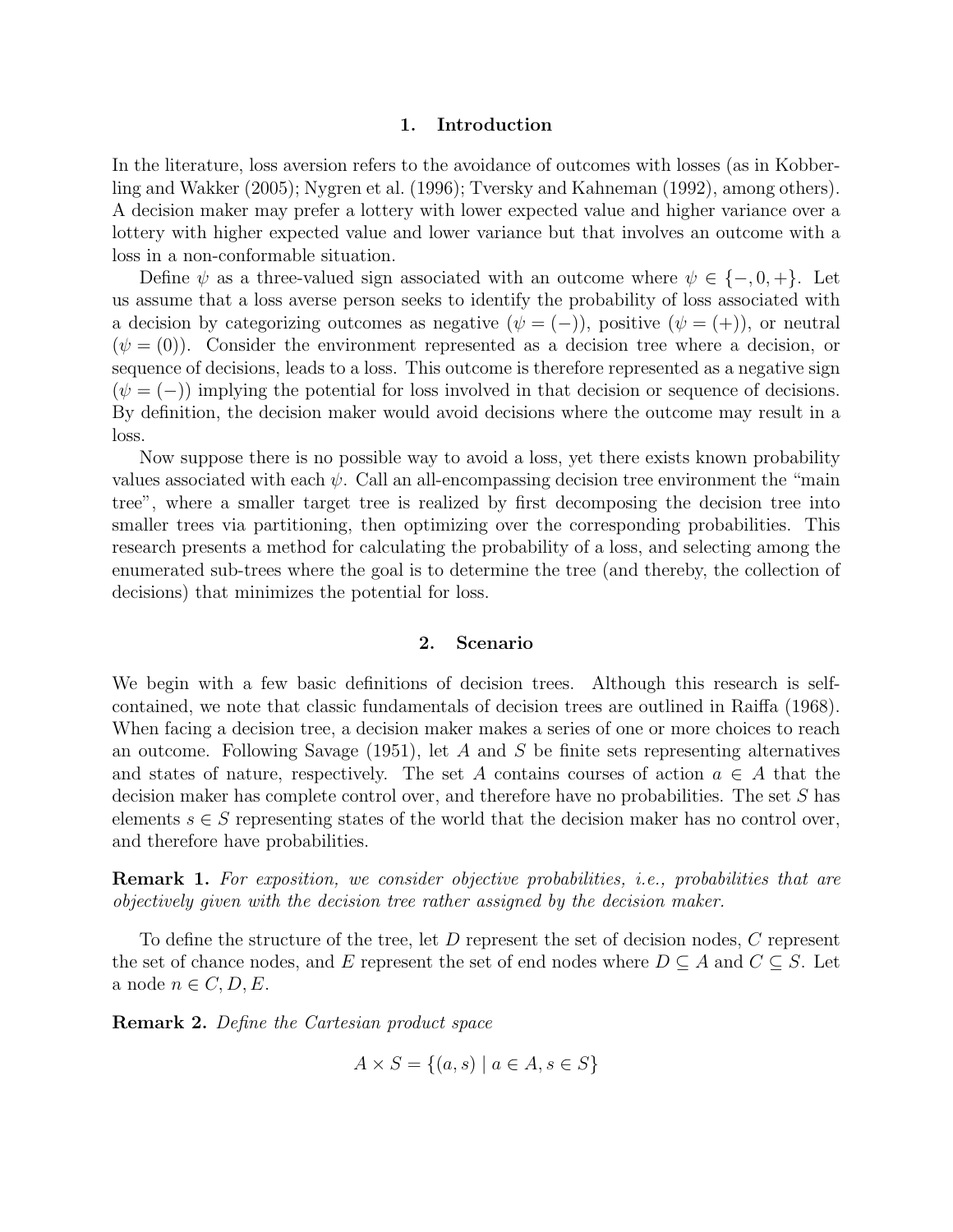*with elements*  $(a, s) \in A \times S$  *representing the ordered pairs of alternative* a *in state of nature* s*. To realize [Remark 1,](#page-1-0) for any* a*, the elemental combination* (a, s) *has a probability*  $\pi((a, s)) \in [0, 1] \subseteq \mathbb{R}$  where  $\sum_{s} \pi((a, s)) = 1$  axiomatically, given the probability is associated *with state* s *only.*

To indicate an order relation on the tree, consider any node  $n$  in the presence of preceding nodes p. The existence of any n directly implies the existence of its predecessors, indicating that a node cannot be analyzed unless its preceding nodes are included as well. We say the initial node is always a decision node  $n \in D$  from which all following nodes stem, and the final nodes are end nodes  $n \in E$ . Let any  $\psi$  occur only at an end node  $n \in E$ .

<span id="page-2-0"></span>**Remark 3.** *Following* [Remark 2,](#page-1-1) we let the probability measure  $\pi({-, 0, +}) = 1$  *over the space*  $\{-,0,+\}$  *where*  $\pi(\psi) \in [0,1]$  *and*  $\sum_{\psi} \pi(\psi) = 1$ *. It follows immediately that if*  $\pi > 0$ *the interval*  $(0, \pi)$  *will be endowed with the Lebesgue measure*  $\mu((0, \pi)) = \pi$ .

Let K represent a finite set of paths with elements  $k \in K$ . Define a path  $k = (n \mid p_n)$ recursively from  $n \in E$ . Here, the vertical bar | represents the familiar conditioning of one node on another. Then, the probability of path  $k \in K$  is the conditional product chain

$$
\pi(k) = \prod_{n} \pi(n \mid p_{n}).
$$

Finally, let an indicator function  $\mathbf{1}_{\psi}$  be defined by  $\mathbf{1}_{\psi}(k) \in \{0,1\}$  where  $\mathbf{1}_{\psi}(k) = 1$  if k leads to outcome sign  $\psi$  and zero, otherwise.

With the structure of the tree now understood, consider a collection of complete trees (with paths from the initial node to the end nodes) within the "main tree". Without loss of generality, we partition T by full path enumeration into  $|T|$  trees. These individual trees  $t \in T$  reflect the possible partitions of the main tree.

<span id="page-2-2"></span>**Remark 4.** Denote by  $K(t)$  the set of all paths in a tree t. Let  $i, j \in T$ . For exposition, *fix any*  $K(i) \cap K(j) = \emptyset$  *where*  $i \neq j$ . It follows directly that the concatenation of the paths  $\langle K(T) \rangle$  *admits the cardinal equivalence*  $|\langle K(T) \rangle| = |K|$ *.* 

We propose an optimization model to search through the space of decision trees, and restrict the decision space to a single tree. Following the motivation of this research, the goal is to determine the tree that minimizes the potential for loss.

<span id="page-2-1"></span>**Remark 5.** The decision maker takes on only one outcome. We say the mapping a: decision maker  $\rightarrow$ T represents an action, and the variable  $a_t \in \{0,1\}$  where  $a_t = 1$  if action a is taken for tree t *and zero, otherwise.*

Define the set of all actions as  $\{a_t \mid t \in T\} \in \mathbb{Z}_2^{|T|}$  $_2^{11}$  expressed simply as  $\{a_t\}$ . For readability, we let  $\|\{a_t\}\|$  be the length of the vector  $\{a_t\}$  where the cardinal equivalence  $|T| = ||a_t||$  holds.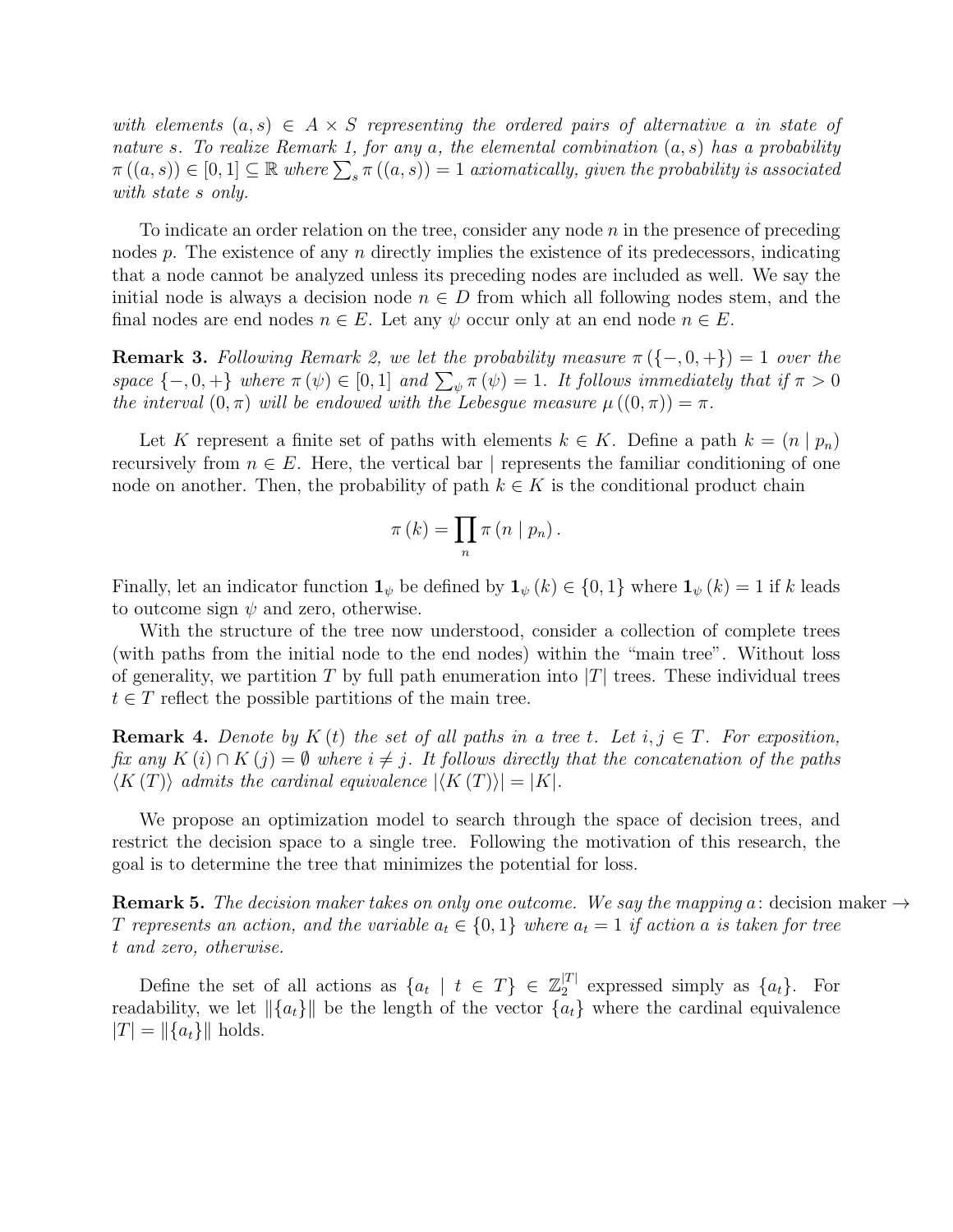#### 3. Results

In traditional static optimization, the goal is to determine a single value for each decision variable, such that the objective function will be maximized or minimized. For a dynamic setting, time is considered and we encounter a dynamic optimization problem, often referred to as an intertemporal optimization problem [\(Walde, 2008\)](#page-4-5). In this type of multi-period problem, we need to determine the optimal time-variant path of decisions and states over a planning period, represented here in a decision tree form. This multi-step decision process can be seen throughout literature in portfolio management [\(Costa and Nabholz, 2007;](#page-4-6) [Chel](#page-4-7)[lathurai and Draviam, 2008\)](#page-4-7), consumption-investment [\(Fama, 1970\)](#page-4-8), and consumer spending decisions [\(Soman and Cheema, 2002\)](#page-4-9), among others. However, in this research we are not narrowly deciding on the optimal path, instead we are focusing on the optimal sub-tree.

Remark 6. *The objective nature of the probabilities by [Remark 1](#page-1-2) combined with the nature of the decision variables allows for a static linear programming formulation of an otherwise intertemporal optimization problem.*

<span id="page-3-0"></span>Theorem 1. *The goal can be formally defined as the following linear program.*

$$
\min \sum_{t} \pi(\psi)_{t} a_{t}
$$
\n
$$
\text{s.t.} \quad \pi(\psi)_{t} = \frac{\sum_{k} \pi(k) \mathbf{1}_{\psi}(k)}{\sum_{k} \pi(k)}, \quad \text{for all} \quad k \in K, t \in T
$$
\n
$$
\pi(k)_{t} = \prod_{n} \pi(n \mid p_{n}), \quad \text{for all} \quad k \in K, t \in T
$$
\n
$$
\mathbf{1}_{\psi}(k)_{t} \in \{0, 1\}, \quad \text{for all} \quad k \in K, t \in T
$$
\n
$$
\pi(n)_{t} \in [0, 1], \quad \text{for all} \quad n \in C, t \in T
$$
\n
$$
\pi(n)_{t} = 1, \quad \text{for all} \quad n \in D, t \in T
$$
\n
$$
\sum_{t} a_{t} = 1, \quad \text{for all} \quad t \in T
$$
\n
$$
a_{t} \in \{0, 1\}, \quad \text{for all} \quad t \in T
$$

*Proof.* Fix  $\psi = (-)$ . Using the probability variables as objective coefficients directly implies the objective min  $\sum_t \pi(\psi)_t a_t$ . Adjust [Remark 3](#page-2-0) by letting  $\pi(\psi)_t > 0$  for all t to allow for a solution expressed in the form  $\sum_{t} a_t$ . Though forcing the solution set  $\sum_{t} a_t \geq 1$  would achieve robustness, to satisfy [Remark 5](#page-2-1) we use  $\sum_{t} a_t = 1$  since the objective min  $\pi(\psi)_t a_t$ together with  $\sum_{t} a_t = 1$  makes the constraint  $\sum_{t} a_t \geq 1$  redundant. With the additional constraints obvious, it only remains to show that

$$
\pi(\psi) = \frac{\sum_{k} \pi(k) \mathbf{1}_{\psi}(k)}{\sum_{k} \pi(k)}
$$

for every k. The recursion starts with the terminal node  $n \in E$  where there exists a  $\psi$  such that the indicator function  $\mathbf{1}_{\psi}(k) \in \{0,1\}$  for every k. Let  $|A| > 1$  for any  $n \in D$  such that S for any alternative is collectively exhaustive implying  $\pi(S) = 1$  by [Remark 2.](#page-1-1) Then for any tree t, the probability over K may be  $\pi(K) \neq 1$  forcing the denominator  $\sum_{k} \pi(k) \neq 1$  and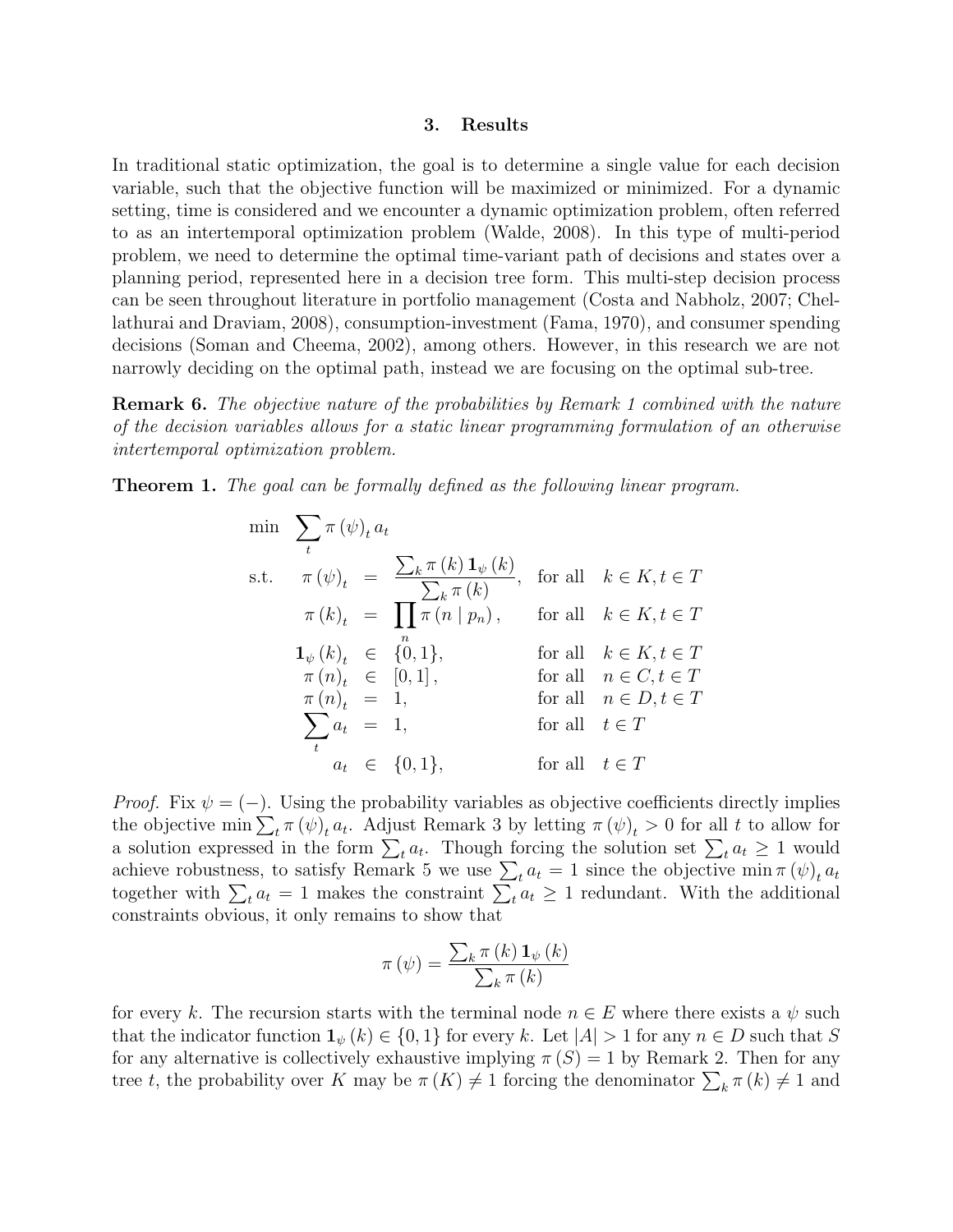requiring the derivation of  $\pi(\psi)$  to take the form of a weighted average. See the [Appendix](#page-4-10) for clarification of  $\pi(K) \neq 1$ . Without loss of generality, fix  $\pi(n) = 1$  for every  $n \in D$  to preserve the calculation of  $\pi(k)$ , and the result follows easily by backward recursion.  $\Box$ 

Corollary 1. *Though a necessary condition for logical structure, excluding [Remark 4](#page-2-2) would have no mathematical impact on the result in [Theorem 1.](#page-3-0) The proof of this notion is obvious.*

#### References

- <span id="page-4-7"></span>Chellathurai, T., & Draviam, T. (2008, April). "Markowitz principles for multi-period portfolio selection problems with moments of any order." *In Proceedings of the Royal Society of London A: Mathematical, Physical and Engineering Sciences* (Vol. 464, No. 2092, pp. 827-854). The Royal Society.
- <span id="page-4-6"></span>Costa, O. L. V., & Nabholz, R. B. (2007). "Multiperiod mean-variance optimization with intertemporal restrictions." *Journal of Optimization Theory and Applications*, 134(2), 257- 274.
- <span id="page-4-8"></span>Fama, E. F. (1970). "Multiperiod consumption-investment decisions." *The American Economic Review*, 60(1), 163-174.
- <span id="page-4-0"></span>Kobberling, V., & Wakker, P. P. (2005). "An index of loss aversion." *Journal of Economic Theory*, 122(1), 119-131.
- <span id="page-4-1"></span>Nygren, T. E., Isen, A. M., Taylor, P. J., & Dulin, J. (1996). "The influence of positive affect on the decision rule in risk situations: Focus on outcome (and especially avoidance of loss) rather than probability." *Organizational Behavior and Human Decision Processes*, 66(1), 59-72.
- <span id="page-4-3"></span>Raiffa, H. (1968). *Decision analysis: introductory lectures on choices under uncertainty*, Addison-Wesley.
- <span id="page-4-4"></span>Savage, L. J. (1951). "The theory of statistical decision." *Journal of the American Statistical Association*, 46(253), 55-67.
- <span id="page-4-9"></span>Soman, D., & Cheema, A. (2002). "The effect of credit on spending decisions: The role of the credit limit and credibility." *Marketing Science*, 21(1), 32-53.
- <span id="page-4-2"></span>Tversky, A., & Kahneman, D. (1992). "Advances in prospect theory: Cumulative representation of uncertainty." *Journal of Risk and Uncertainty*, 5(4), 297-323.
- <span id="page-4-10"></span><span id="page-4-5"></span>Walde, K. (2008). *Applied Intertemporal Optimization*. Books. Business School-Economics, University of Glasgow.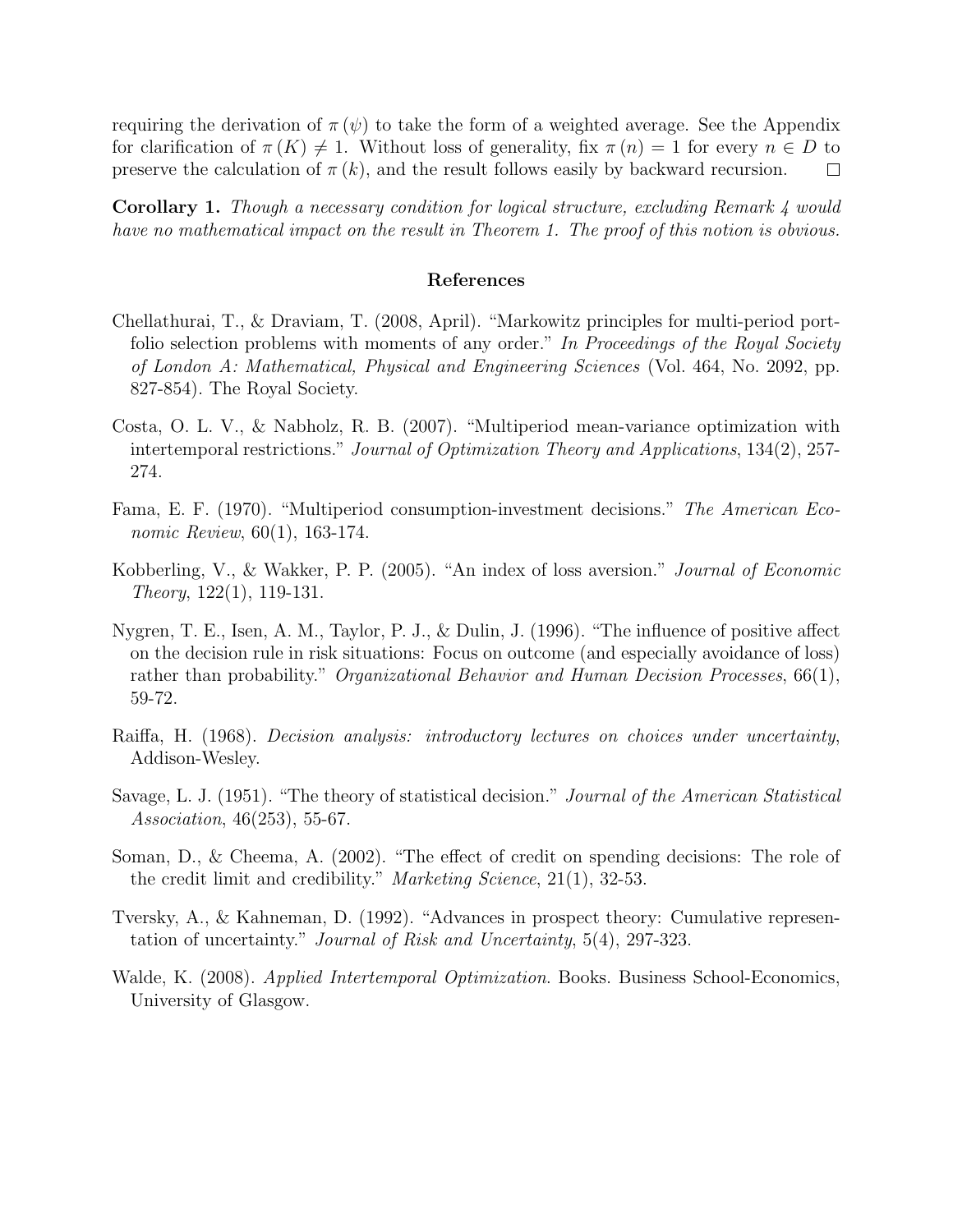### Appendix

Consider the sample decision tree in [Figure 1](#page-1-2) where we represent the decision nodes as  $\Box$ , the chance nodes as  $\bigcirc$ , and the end nodes as  $\bigtriangleup$  with the probabilities  $\pi(n)$  labeled on each branch where  $n \in C, D$ . Full path enumeration for the tree in [Figure 1](#page-1-2) is shown in [Table](#page-5-0) 1.

<span id="page-5-0"></span>

| Path $k$ | Description                                                              | $\pi(k)$                                    |           | Sign $\psi$ | $\mathbf{1}_{\psi}(k)$ |
|----------|--------------------------------------------------------------------------|---------------------------------------------|-----------|-------------|------------------------|
| 1        | $D_1 \rightarrow S_1 \rightarrow D_2 \rightarrow S_3 \rightarrow E_1$    | $1 \times 0.4 \times 1 \times 0.2 = 0.080$  |           | $(-,$       |                        |
| 2        | $D_1 \rightarrow S_1 \rightarrow D_2 \rightarrow S_3 \rightarrow E_2$    | $1 \times 0.4 \times 1 \times 0.5 = 0.200$  |           | $(+)$       | $\theta$               |
| 3        | $D_1 \rightarrow S_1 \rightarrow D_2 \rightarrow S_3 \rightarrow E_3$    | $1 \times 0.4 \times 1 \times 0.3 = 0.120$  |           | (0)         | $\theta$               |
| 4        | $D_1 \rightarrow S_1 \rightarrow D_2 \rightarrow S_4 \rightarrow E_4$    | $1 \times 0.4 \times 1 \times 0.7 = 0.280$  |           | $(-)$       |                        |
| 5        | $D_1 \rightarrow S_1 \rightarrow D_2 \rightarrow S_4 \rightarrow E_5$    | $1 \times 0.4 \times 1 \times 0.3 = 0.120$  |           | $(+)$       | $\theta$               |
| 6        | $D_1 \rightarrow S_1 \rightarrow E_6$                                    | $1 \times 0.3$                              | $= 0.300$ | (0)         | $\theta$               |
| 7        | $D_1 \rightarrow S_1 \rightarrow E_7$                                    | $1 \times 0.3$                              | $= 0.300$ | $(+)$       | $\theta$               |
| 8        | $D_1 \rightarrow D_3 \rightarrow E_8$                                    | $1 \times 1$                                | $=1.000$  | $(-)$       |                        |
| 9        | $D_1 \rightarrow D_3 \rightarrow S_5 \rightarrow E_9$                    | $1 \times 1 \times 0.5$                     | $= 0.500$ | $(+)$       | $\theta$               |
| 10       | $D_1 \rightarrow D_3 \rightarrow S_5 \rightarrow E_{10}$                 | $1 \times 1 \times 0.25$                    | $= 0.250$ | $(-)$       |                        |
| 11       | $D_1 \rightarrow D_3 \rightarrow S_5 \rightarrow E_{11}$                 | $1 \times 1 \times 0.25$                    | $= 0.250$ | $(-)$       | 1                      |
| 12       | $D_1 \rightarrow S_2 \rightarrow E_{12}$                                 | $1 \times 0.45$                             | $= 0.450$ | $(-)$       |                        |
| 13       | $D_1 \rightarrow S_2 \rightarrow E_{13}$                                 | $1 \times 0.25$                             | $= 0.250$ | $(+)$       | $\theta$               |
| 14       | $D_1 \rightarrow S_2 \rightarrow D_4 \rightarrow S_6 \rightarrow E_{14}$ | $1 \times 0.3 \times 1 \times 0.25 = 0.075$ |           | $(-)$       |                        |
| 15       | $D_1 \rightarrow S_2 \rightarrow D_4 \rightarrow S_6 \rightarrow E_{15}$ | $1 \times 0.3 \times 1 \times 0.75 = 0.225$ |           | (0)         | 0                      |

Table 1: Path Enumeration of [Figure 1](#page-1-2)

Fix the partition for T into  $|T| = 3$  trees where

- $t = 1 \equiv \{k = 1, k = 2, k = 3, k = 4, k = 5, k = 6, k = 7\}$
- $t = 2 \equiv \{k = 8, k = 9, k = 10, k = 11\}$
- $t = 3 \equiv \{k = 12, k = 13, k = 14, k = 15\}$

and the remaining metrics are shown in [Table 1.](#page-5-0) We first make clear the point that the probability  $\pi(K) \neq 1$  by

$$
\pi(K) = \sum_{k=1}^{15} \pi(k)
$$
  
= 0.08 + 0.2 + 0.12 + 0.28 + ... + 0.225  
= 4.4.

In accordance with the goal, fix  $\psi = (-)$ . The probability  $\pi (\psi = (-))_T$  representing the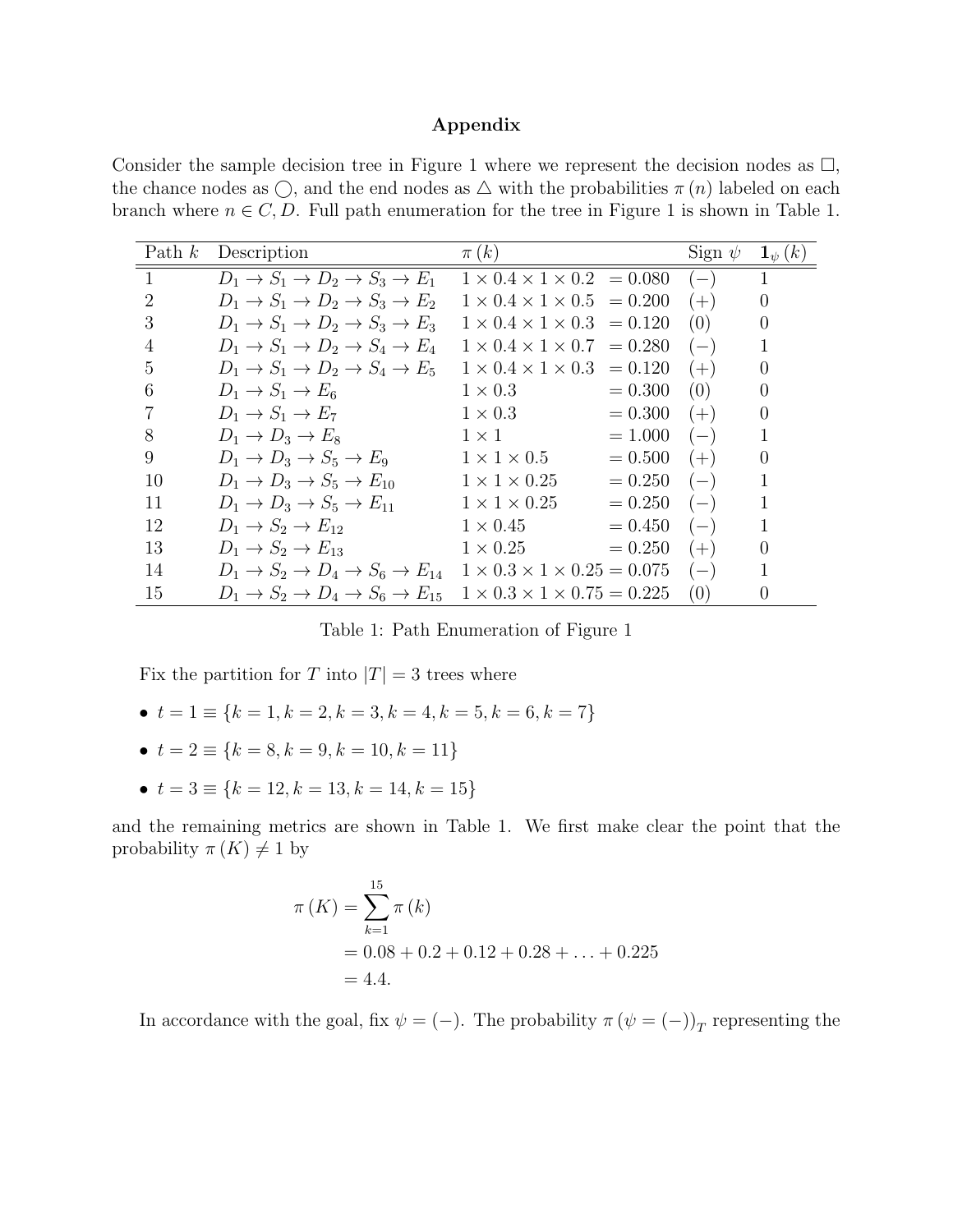loss coefficient

$$
\pi (\psi = (-))_{\sum_{t=1}^{3} = \frac{\sum_{k=1}^{15} \pi (k) \mathbf{1}_{\psi=(-)} (k)}{\sum_{k=1}^{15} \pi (k)}
$$
  
= 
$$
\frac{0.08 (1) + 0.2 (0) + 0.12 (0) + 0.28 (1) + \dots + 0.225 (0)}{0.08 + 0.2 + 0.12 + 0.28 + \dots + 0.225}
$$
  
= 
$$
\frac{2.385}{4.4}
$$
  
= 0.542045

follows easily. By [Remark 4,](#page-2-2)  $K(t = 1) \cap K(t = 2) \cap K(t = 3) = \emptyset$ . For  $t = 1$ , we calculate

$$
\pi (\psi = (-))_{t=1} = \frac{\sum_{k=1}^{7} \pi (k) \mathbf{1}_{\psi=(-)} (k)}{\sum_{k=1}^{7} \pi (k)}
$$
  
= 
$$
\frac{0.08 (1) + 0.2 (0) + 0.12 (0) + 0.28 (1) + 0.12 (0) + 0.3 (0) + 0.3 (0)}{0.08 + 0.2 + 0.12 + 0.28 + 0.12 + 0.3 + 0.3}
$$
  
= 
$$
\frac{0.36}{1.4}
$$
  
= 0.257143.

With  $\pi (\psi = (-))_{t=1} \approx 0.26$ , applying this logic to  $t = 2$  and  $t = 3$ , we get  $\pi (\psi = (-))_{t=2} =$ 0.75 and  $\pi (\psi = (-))_{t=3} \approx 0.53$ . By [Theorem 1,](#page-3-0) the resulting solution set  $\{a_{t=1} = 1, a_{t=2} = 1\}$  $0, a_{t=3} = 0$  yields the objective function value min  $\sum_{t} \pi (\psi = (-))_{t} a_{t} \approx 0.26$ .